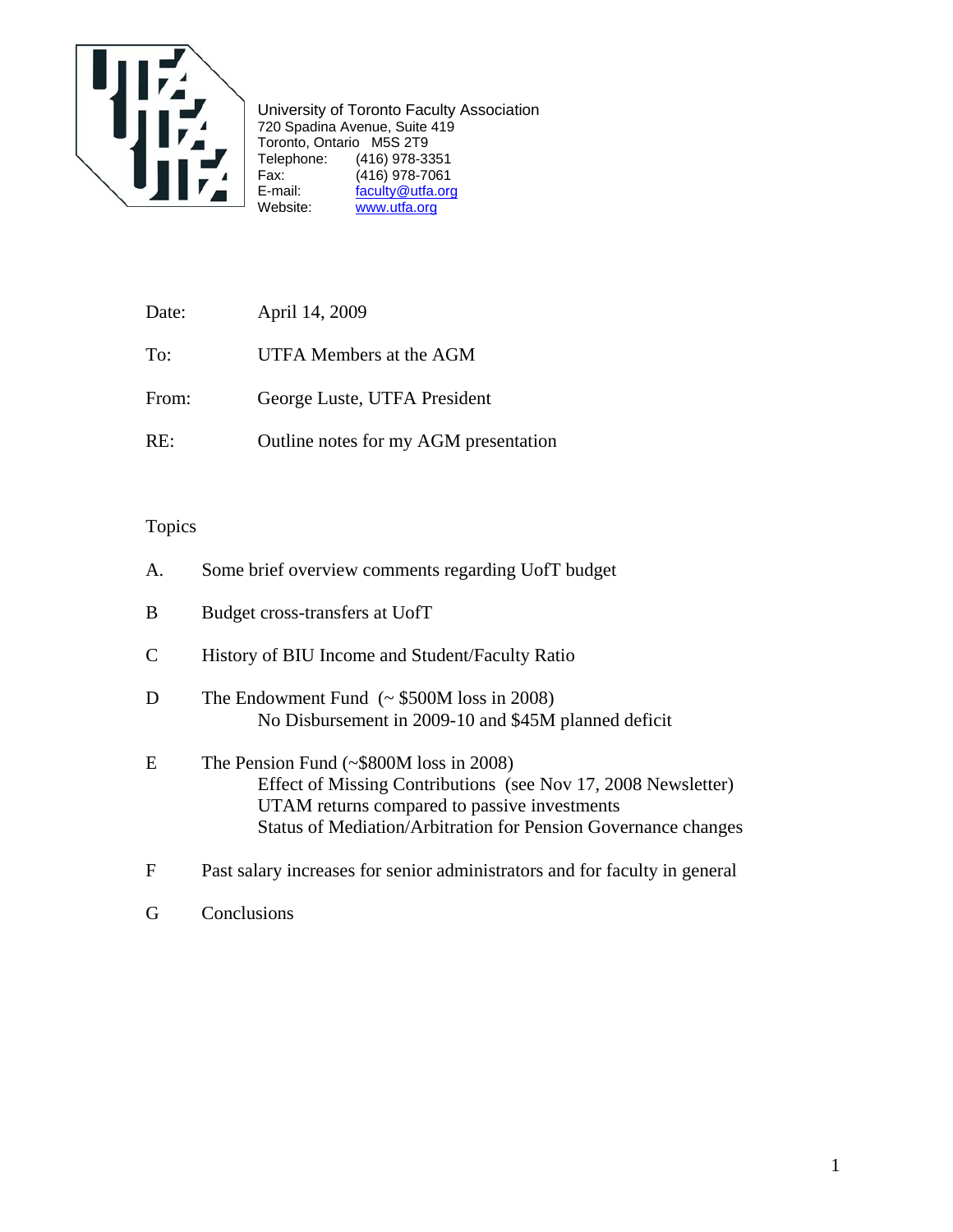**A. Some brief overview comments regarding the UofT budget** 

# **Question:**

# **What are the major expenditure funds and what are the main sources of income?**

### **2007-08 Expenses – from financial statement numbers1**

| \$1,276 million | <b>Operating fund expenses</b><br>\$915 m Salaries & Benefits – or $72\%$ %<br>$$125$ m Scholarships etc – or $10\%$<br>\$236 m Everything else - or 18 $\%$ |  |  |  |  |
|-----------------|--------------------------------------------------------------------------------------------------------------------------------------------------------------|--|--|--|--|
| \$137 million   | Ancillary operations                                                                                                                                         |  |  |  |  |
| \$91 million    | Capital Fund                                                                                                                                                 |  |  |  |  |
| \$395 million   | Restricted fund (>16,000 individual accounts/funds)                                                                                                          |  |  |  |  |
| \$1,898 million | <b>Total for 2007-08</b>                                                                                                                                     |  |  |  |  |

# **2009-10 Sources of Operating Revenue**



 $\frac{1}{1}$  From UofT booklet Facts & Figures 2008 see http://www.utoronto.ca/about-uoft/quickfacts/factsandfigures.htm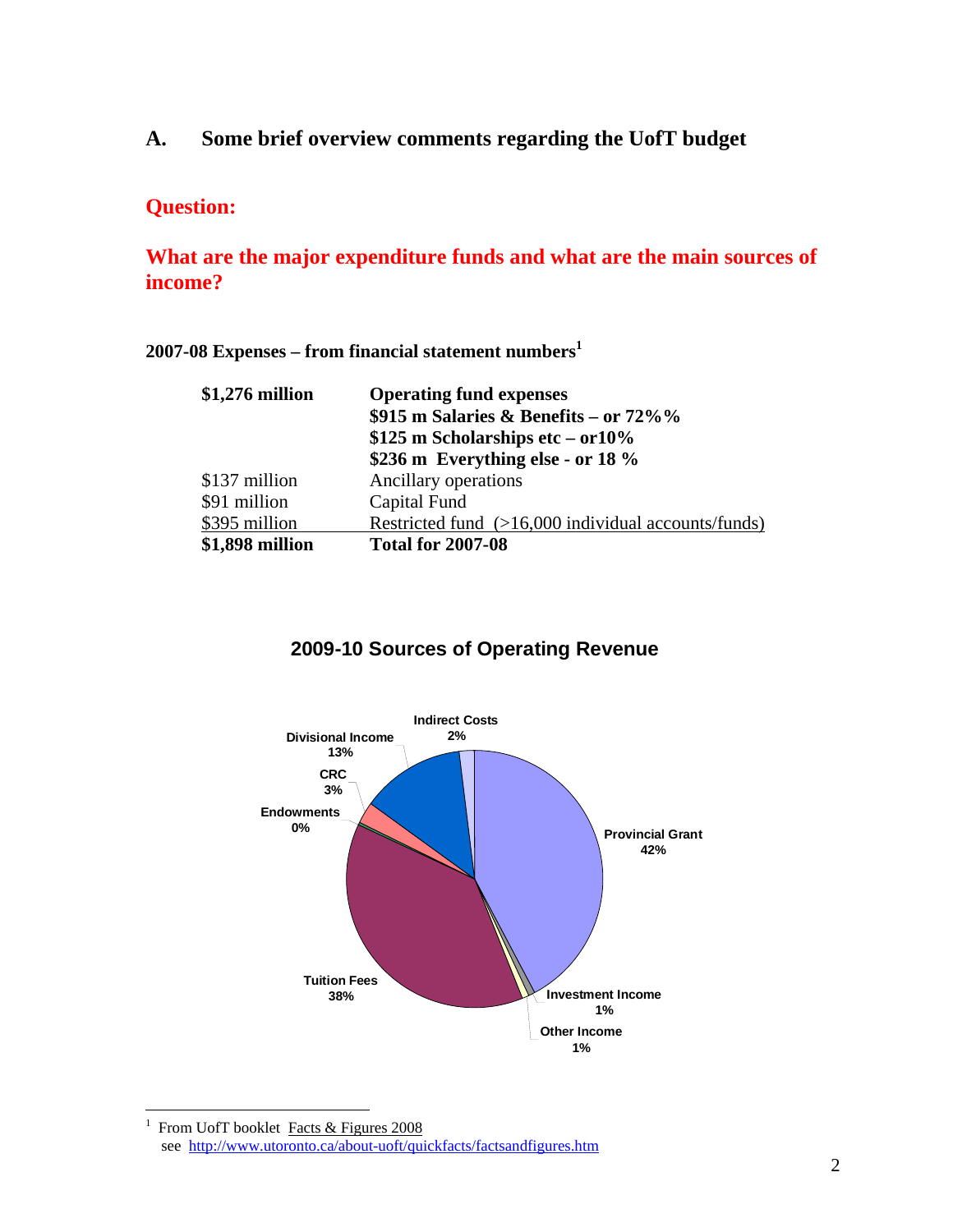# **B Budget cross-transfers at UofT**

## **Question:**

# **How are the Operating Funds distributed by academic division and who contributes and who takes from the University Fund (in the new budget model)?**

| Summary of Projected Revenue and Expense Allocation for 2009-10 |    |                                               |      |                                         |    |                                         |    |                                          |    |                                      |  |
|-----------------------------------------------------------------|----|-----------------------------------------------|------|-----------------------------------------|----|-----------------------------------------|----|------------------------------------------|----|--------------------------------------|--|
| <b>Division</b>                                                 |    | <b>Attributed</b><br><b>Operating Revenue</b> |      | <b>10% Contribution</b><br>to Univ Fund |    | <b>Receive from</b><br><b>Univ Fund</b> |    | <b>Final Divisional</b><br><b>Budget</b> |    | <b>University Fund</b><br><b>Net</b> |  |
|                                                                 |    | (A)                                           |      | (B)                                     |    | (H)                                     |    | $[I=G+H]$                                |    | $[J=H-B]$                            |  |
| <b>UTM</b>                                                      | \$ | 141,686,913                                   | S.   | 13,878,789                              | \$ | 186,501                                 | \$ | 97,217,882                               | S  | (13,692,288)                         |  |
| <b>IUTSC</b>                                                    | \$ | 135,046,789                                   | \$   | 13,228,364                              | \$ | 259,420                                 | S  | 93,002,980                               |    | (12,968,944)                         |  |
| <b>Arts &amp; Science</b>                                       | \$ | 397,988,706                                   | S    | 37,291,126                              | S  | 26,229,427                              | S  | 212,506,810                              |    | (11,061,699)                         |  |
| Applied Science & Engineering                                   | \$ | 128,731,433                                   | \$.  | 11,460,270                              | \$ | 5,376,867                               | S  | 58,890,337                               |    | (6,083,403)                          |  |
| Pharmacy                                                        | \$ | 26,349,199                                    | \$   | 2,503,064                               | \$ | (161, 576)                              | \$ | 13,136,613                               | S  | (2,664,640)                          |  |
| Physical Education & Health                                     | \$ | 7.907.794                                     | \$   | 777.742                                 | \$ | 303.498                                 | \$ | 4,212,137                                | S  | (474, 244)                           |  |
| Dentistry                                                       | \$ | 24,438,250                                    | S    | 2,224,997                               | S  | 11,445,350                              | \$ | 22,011,472                               | S  | 9,220,353                            |  |
| <b>OISE/UT</b>                                                  | \$ | 65,285,246                                    | S    | 6,206,987                               | S  | 14,897,684                              | \$ | 50,154,885                               | S  | 8,690,697                            |  |
| <b>Medicine</b>                                                 | \$ | 168,035,895                                   | S    | 14,155,959                              | S  | 22,360,024                              | S  | 78,732,043                               | S  | 8,204,065                            |  |
| Law                                                             | \$ | 20,017,868                                    | \$   | 1,925,896                               | \$ | 7,028,595                               | \$ | 15,371,199                               | S  | 5,102,699                            |  |
| <b>Music</b>                                                    | \$ | 12,125,519                                    | \$   | 1,184,503                               | \$ | 4,795,639                               | \$ | 9,850,248                                | S  | 3,611,136                            |  |
| Forestry                                                        | \$ | 2,601,066                                     | \$.  | 190,439                                 | \$ | 2,926,383                               | \$ | 2,700,593                                | S  | 2,735,944                            |  |
| Architecture, Landscape & Design                                | \$ | 7.067.714                                     | S    | 678.703                                 | \$ | 2.912.652                               | \$ | 6,093,579                                | S  | 2,233,949                            |  |
| <b>Graduate Centres &amp; Institutes</b>                        | \$ | 1,934,804                                     | \$   | 157,672                                 | \$ | 1,946,365                               | \$ | 2,819,737                                | S  | 1,788,693                            |  |
| Management                                                      | \$ | 54,526,079                                    | \$   | 5,277,423                               | \$ | 6,926,565                               | \$ | 41,640,282                               | \$ | 1,649,142                            |  |
| <b>Information</b>                                              | \$ | 9,770,494                                     | \$.  | 925,683                                 | \$ | 2,433,965                               | \$ | 7,245,729                                | S  | 1,508,282                            |  |
| <b>Transitional Year Programme</b>                              | \$ | 417,368                                       | S    | 41,620                                  | \$ | 1,461,135                               | \$ | 1,241,104                                | S  | 1,419,515                            |  |
| Nursing                                                         | \$ | 15,737,775                                    | \$   | 1,494,186                               | S  | 2,000,428                               | S  | 9,772,135                                | S  | 506,242                              |  |
| <b>Social Work</b>                                              | \$ | 9,929,277                                     | \$   | 912,123                                 | \$ | 1,186,622                               | \$ | 6,252,059                                | \$ | 274,499                              |  |
| Subtotal (excl divisional inc)                                  | \$ | 1,229,598,189                                 | - \$ | 114,515,545                             | s  | 114,515,545                             | S. | 732,851,824                              | S  |                                      |  |

# **Observation:**

**The dollar numbers in the far right hand column show that divisions with large undergraduate student numbers – like UTM, UTSC, A&S, Engineering – are in affect subsidising most of the professional faculties, who do not have the same volume of undergraduate students.**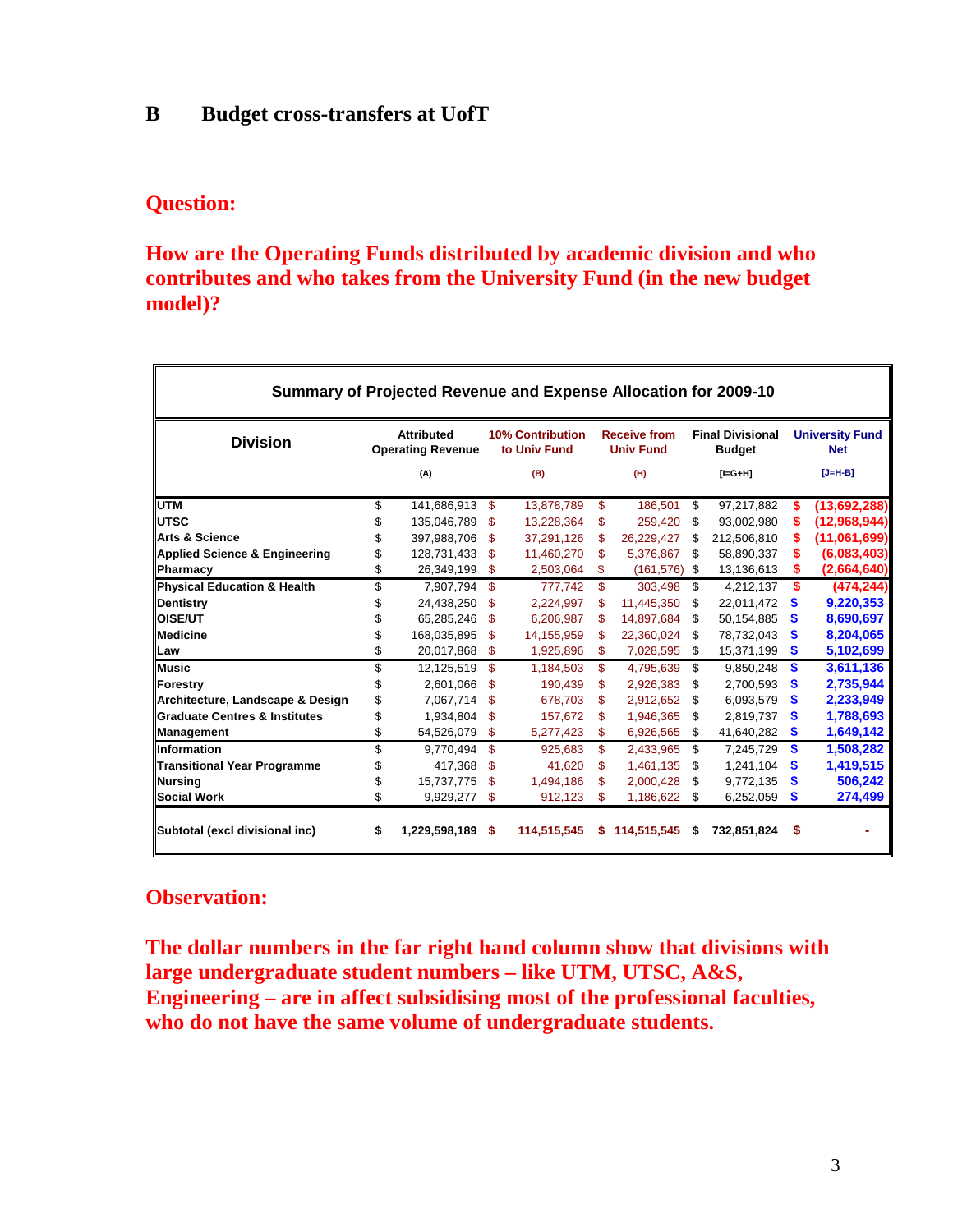# **C History of BIU Income and Student/Faculty Ratio**

# **Question:**

**How much has the student BIU decreased (in real terms) and what is the**   $\boldsymbol{\hat{\theta}}$  increase in student faculty ratios $^2$ ?



|          | 10-year changes in enrolment & faculty counts                                    |                |                |              |  |  |  |  |  |  |
|----------|----------------------------------------------------------------------------------|----------------|----------------|--------------|--|--|--|--|--|--|
|          |                                                                                  | 1997-Nov       | 2007-Nov       | % Increase   |  |  |  |  |  |  |
|          | <b>Undergraduate Students - FTE</b>                                              | 33,994         | 50,159         | 48%          |  |  |  |  |  |  |
| 2        | <b>Graduate Students - FTE</b>                                                   | 8,105          | 12,142         | 50%          |  |  |  |  |  |  |
| l 3<br>4 | <b>Tenure Stream Faculty (full-time)</b><br>All Faculty & Librarians (full-time) | 1,570<br>2,817 | 1,903<br>2,757 | 21%<br>$-2%$ |  |  |  |  |  |  |
| 5        | <b>Ratio: All Students to Tenure Stream</b>                                      | 26.8           | 32.7           | 22%          |  |  |  |  |  |  |
| 6        | <b>Ratio: All Students to All Faculty &amp; Librarians</b>                       | 14.9           | 22.6           | 51%          |  |  |  |  |  |  |

<sup>&</sup>lt;sup>2</sup> From UofT booklet Facts & Figures 2008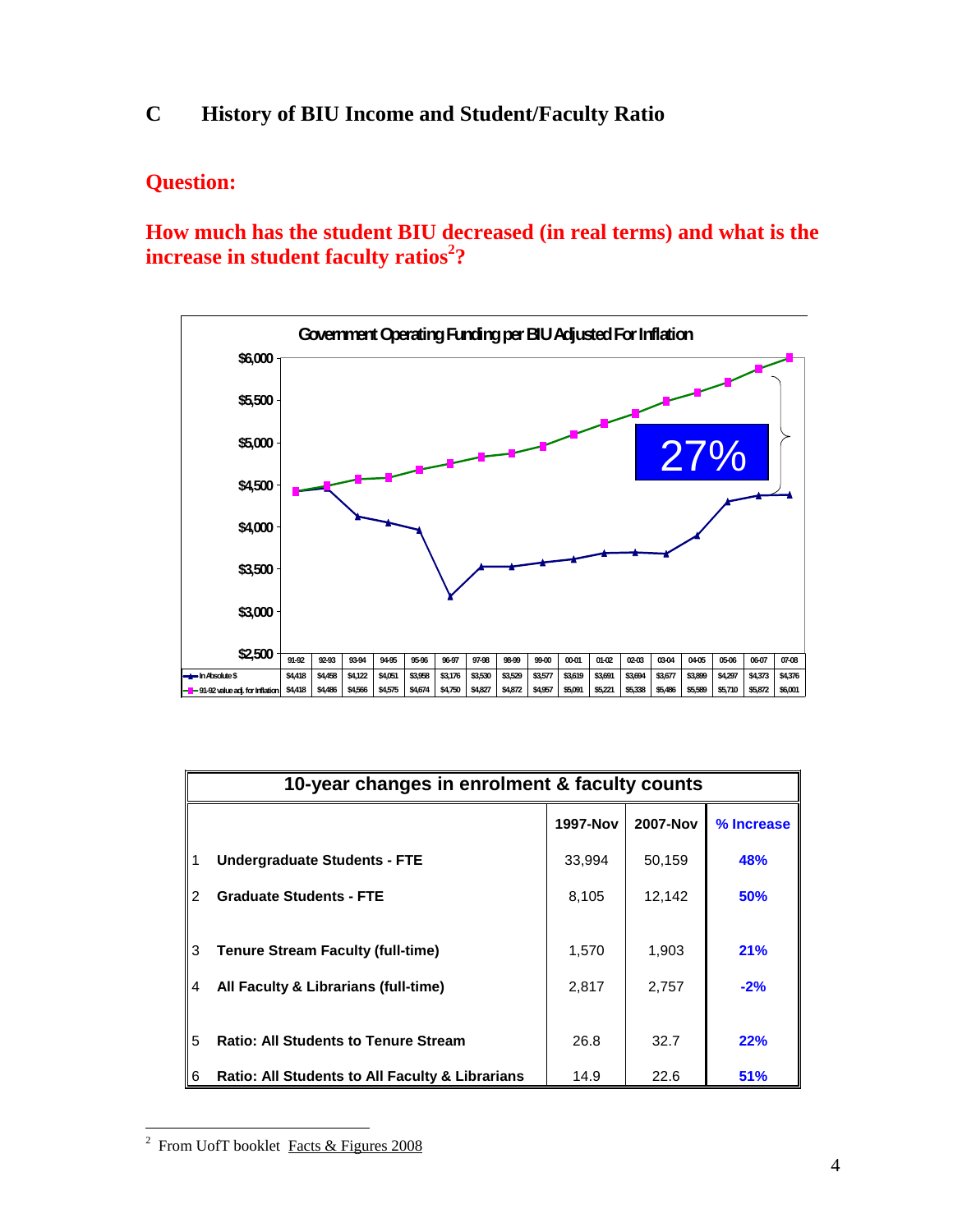#### The Endowment Fund  $\mathbf{D}$

#### **Endowments**

Endowments are RESTRICTED FUNDS which must be used in accordance with purposes agreed between the University and donors, or determined by Governing Council. Endowments are NOT available for use in support of general operating activities.



#### **Endowments at Fair Value** at April 30 (millions of dollars)

For 2007-08, the endowment spending rate was \$7.65 per unit, which provided \$62.1 million for spending and represented 3.5% of the opening market value of endowments. The cushion declined by the amount of spending, by \$39.8 million in investment losses, and by \$27.6 million which was transferred from the cushion and added to inflation protection, as shown in the diagram below.

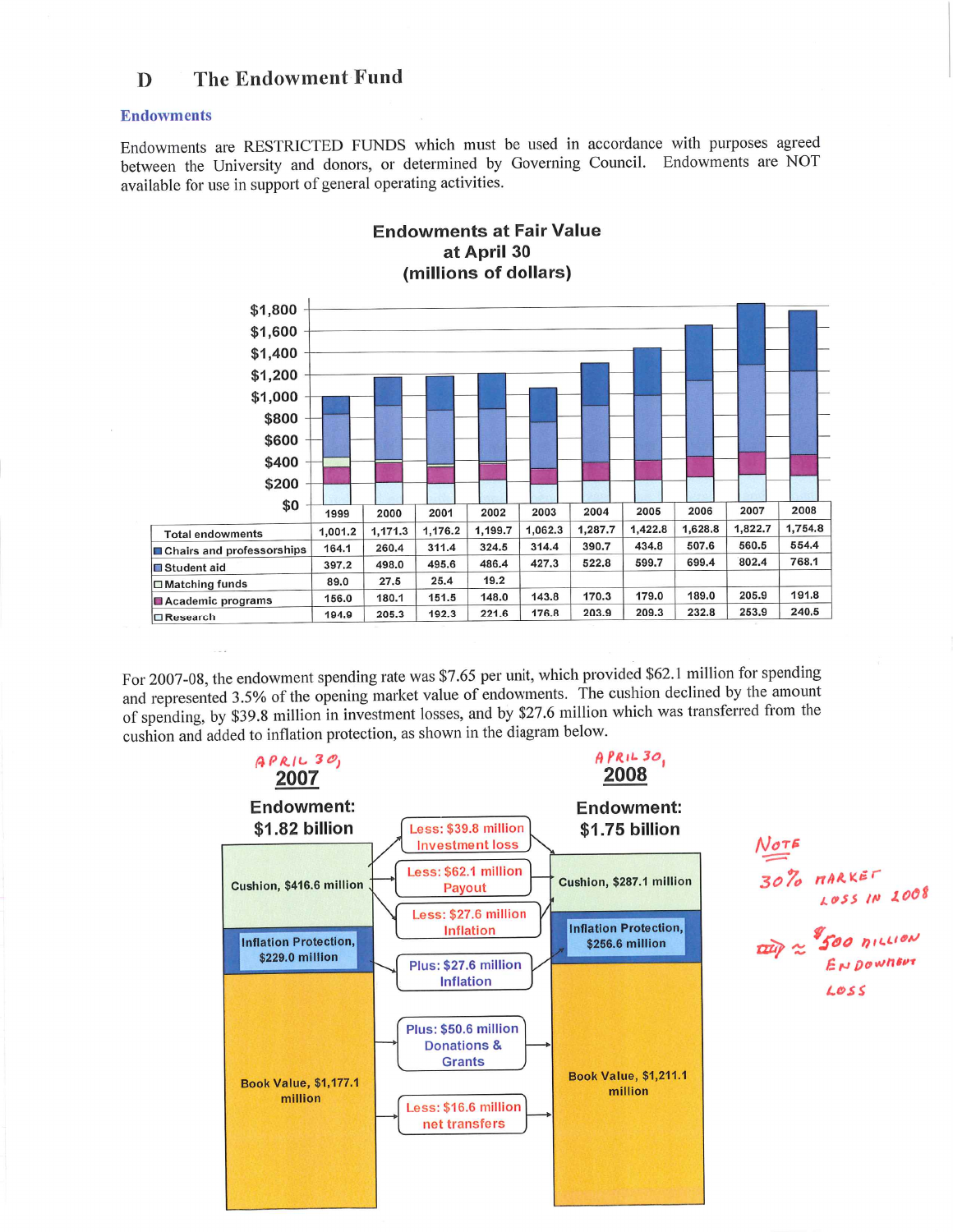# **D The Endowment Fund**

#### **Estimated Endowment Distribution Loss 2009-10**

**Total endowment payout was slated to be \$62M in 2009** 

**\$46M flows through the operating budget to support chairs and student aid** 

 **\$12M impact for endowed chairs \$34M impact on student aid** 

**\$16M stays in restricted funds to support research and departmental expenses** 

#### **The 2009-10 Deficit Plan Overview**

**\$54.8M expense containment requires, less maximum deficit financing \$45.0 M** 

 **\$ 9.8M remaining expense containment** 

**Repayment of the \$45M 2009-10 deficit will be in equal instalments of \$9.0M in each of five years, starting in 2010-11.** 

**In addition there is the \$43.9M historical accumulated defict , which is already being recovered over the four years from 2009-10 to 2012-13**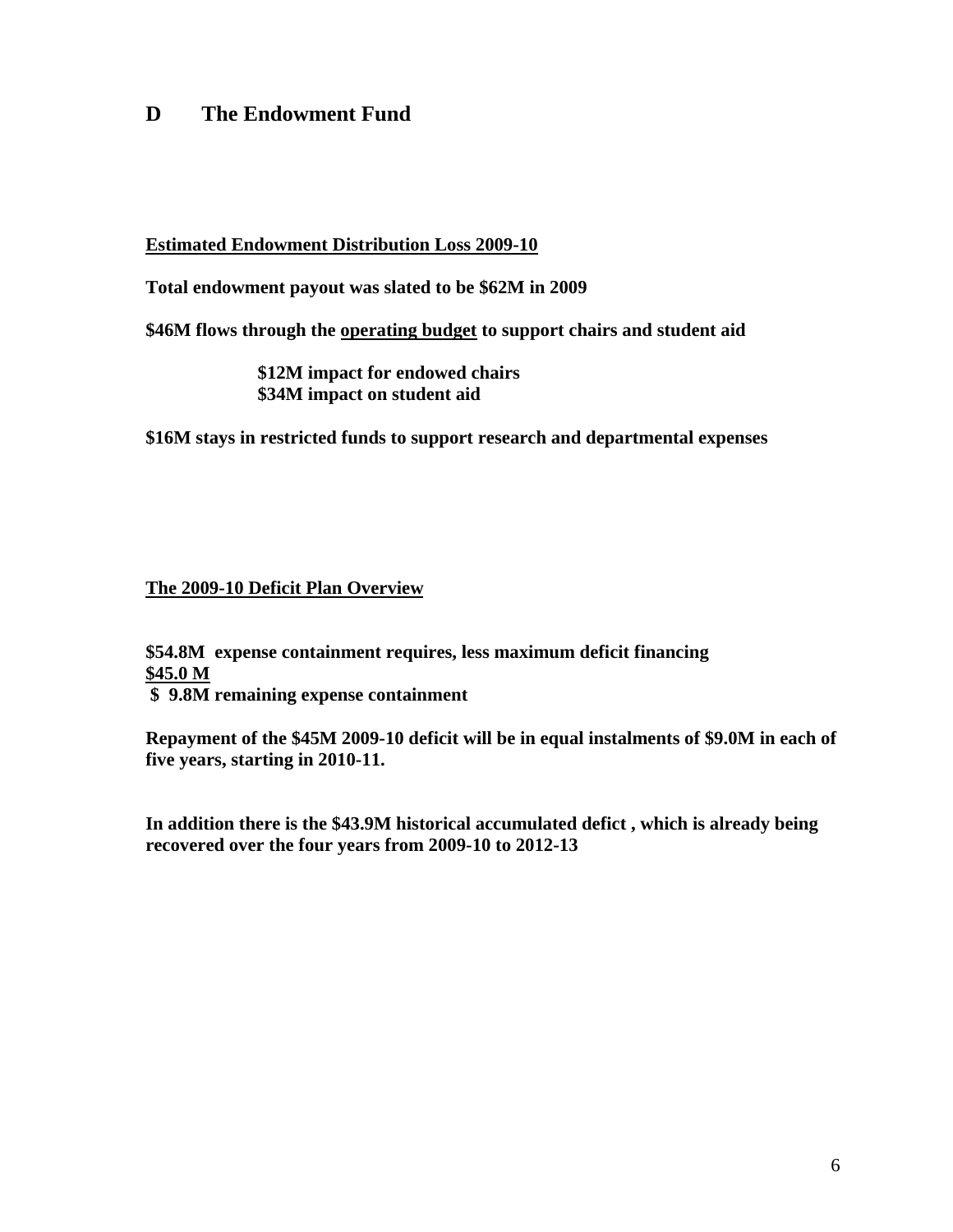# **E The Pension Fund (~\$800M loss in 2008) plus Effect of Missing Contributions (see Nov 17, 2008 Newsletter)**

# **Information Report #9 – part II**

# **Inconvenient Truths**

**about the** 

# **U of T Pension Plan: the missing contributions**

| Academic                                             | Did the UofT Administration                                                                                                                                                                                                                         | What is today's                                                                                                             |
|------------------------------------------------------|-----------------------------------------------------------------------------------------------------------------------------------------------------------------------------------------------------------------------------------------------------|-----------------------------------------------------------------------------------------------------------------------------|
| Year                                                 | contribute its share of the                                                                                                                                                                                                                         | cumulative value of the                                                                                                     |
| to July 1                                            | annual pension plan service cost?                                                                                                                                                                                                                   | missing UofT contributions?                                                                                                 |
| 1987                                                 | <b>Partial contribution</b>                                                                                                                                                                                                                         | \$16 million                                                                                                                |
| 1988                                                 | <b>No pension contribution</b>                                                                                                                                                                                                                      | \$42 million                                                                                                                |
| 1989                                                 | <b>No pension contribution</b>                                                                                                                                                                                                                      | \$80 million                                                                                                                |
| 1990                                                 | <b>No pension contribution</b>                                                                                                                                                                                                                      | \$113 million                                                                                                               |
| 1991                                                 | No pension contribution                                                                                                                                                                                                                             | \$154 million                                                                                                               |
| 1992                                                 | <b>Partial contribution</b>                                                                                                                                                                                                                         | \$182 million                                                                                                               |
| 1993                                                 | <b>Partial contribution</b>                                                                                                                                                                                                                         | \$232 million                                                                                                               |
| 1994                                                 | <b>No pension contribution</b>                                                                                                                                                                                                                      | \$279 million                                                                                                               |
| 1995                                                 | <b>No pension contribution</b>                                                                                                                                                                                                                      | \$358 million                                                                                                               |
| 1996                                                 | <b>No pension contribution</b>                                                                                                                                                                                                                      | \$438 million                                                                                                               |
| 1997                                                 | No pension contribution                                                                                                                                                                                                                             | \$569 million                                                                                                               |
| 1998                                                 | <b>No pension contribution</b>                                                                                                                                                                                                                      | \$687 million                                                                                                               |
| 1999<br>2000                                         | <b>No pension contribution</b>                                                                                                                                                                                                                      | \$733 million<br>\$895 million                                                                                              |
| 2001<br>2002<br>2003<br>2004<br>2005<br>2006<br>2007 | <b>No pension contribution</b><br><b>No pension contribution</b><br>No pension contribution<br><b>No pension contribution</b><br><b>Partial contribution</b><br><b>Extra contribution</b><br><b>Extra contribution</b><br><b>Extra contribution</b> | \$883 million<br>\$898 million<br>\$938 million<br>\$1,089 million<br>\$1,194 million<br>\$1,258 million<br>\$1,493 million |

For nearly two decades, from 1987 to 2004, the Administration of the University of Toronto made very few pension contributions towards the retirement benefits of its faculty and staff.

This astounding and salient fact could have dire consequences in the years ahead and merits a full understanding by all with a stake in the pension plan. The Administration has in effect deferred a substantial obligation. In doing so I believe they have borrowed from the future. This should be of particular concern to younger faculty.

How is this repeated failure to make pension contributions possible? Do the *Pension Benefits Act (Ontario)* and FSCO provide adequate oversight of pension funding? The short answer is: no, the oversight is inadequate.

7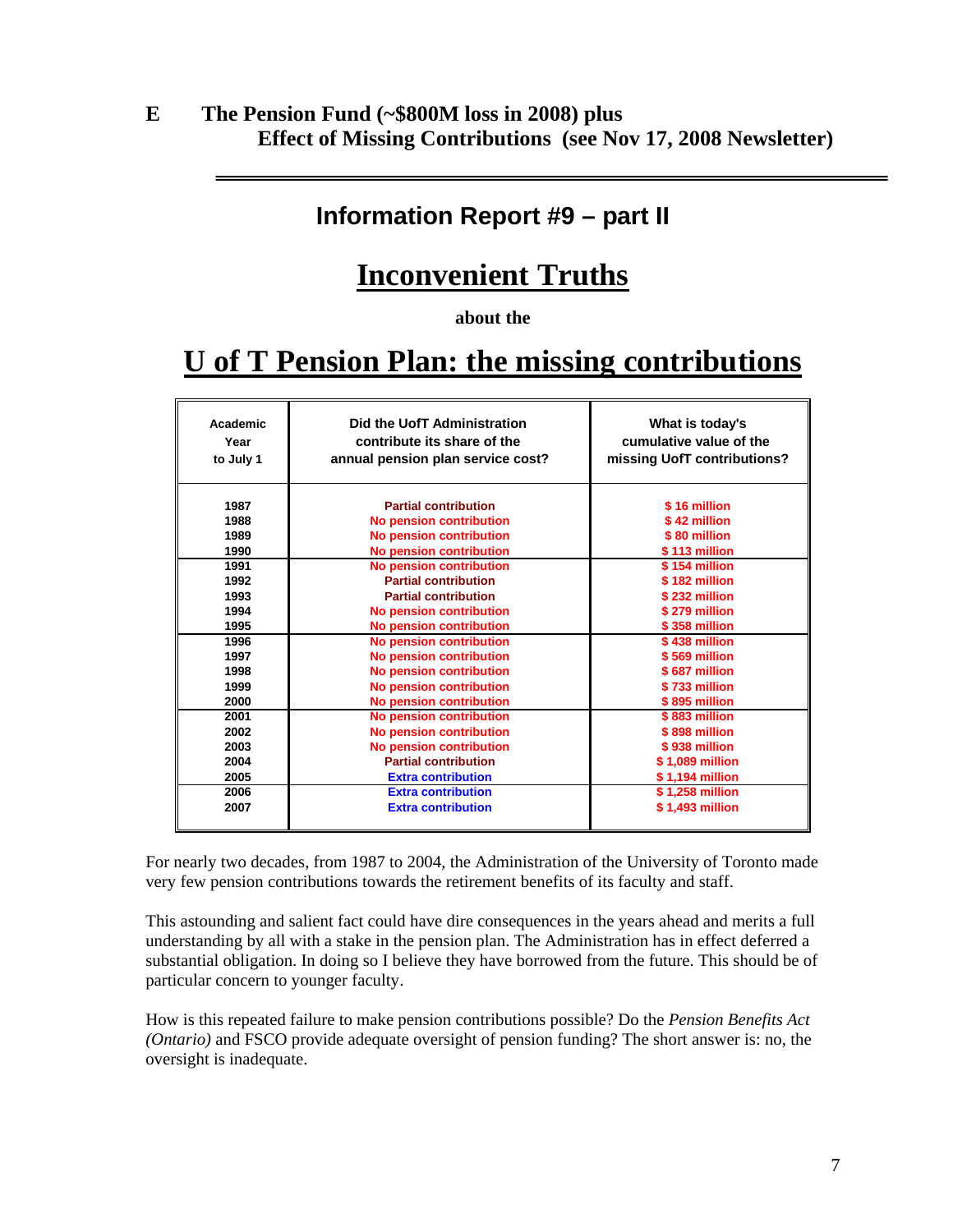# **E The Pension Fund (~\$800M loss in 2008)**

## **UTAM returns compared to passive investments**

The '2000 to 2008' comparison results are shown in detail on the next page.

**Question #1: How does a passive index return compare to UTAM's over its existence?** 

**Answer #1: The passive portfolio is about \$665 million better than UTAM over the 9 UTAM years, from 2000 to 2008.** (Less about 0.10% or 10 basis points for passive investment costs.)

**Question #2:** 

**Were performance bonus paid to UTM staff in the period 2000 to 2008? If so, why, when and how much?** 

**Answer #2:** 

 $\overline{a}$ 

**I don't know. I cannot find any such information in the UTAM reports. Are the UTAM compensation contracts and awards confidential? Again 'why'?** 

This specific comparison on the next page is not cherry picking an after-the-fact favourable one. A year ago, at the April, 2008 Business Board meeting, UTFA's presentation<sup>3</sup> demonstrated that a simple passive investment approach would have achieved over \$200 million more in returns for the UofT pension plan than UTAM was able to achieve over the same prior eight years. The exact same passive index comparison from a year ago, but now including data for 2008, is shown on the next page.

Even earlier, three years ago, at the March 2006 presentation<sup>4</sup> to Business Board, the UTFA presentation stated:

> *"Passive Index Returns vs UTAM Returns: Investment expenses are a performance drag and can reduce returns. Passive investing (as opposed to active investing) has minimal cost".*

A favourite quote from Sinclair Lewis comes to mind:

*"it's difficult to get a man to understand something when his salary depends on his not understanding it"* 

<sup>&</sup>lt;sup>3</sup> See posting of UTFA's presentation at  $\frac{http://utfa.org/images/file/Uoff%20Bus-Bd%20Apr-2008-final.pdf}{\text{4 So position of UTEA's presentation at <a href="http://utfa.org/images/file/UoffW20Bus-Bd%20Apr-2008-final.pdf}{http://utfa.org/images/file/UoffW20Bus-Bd%20Apr-2008-final.pdf}</a>$ 

<sup>&</sup>lt;sup>4</sup> See posting of UTFA's presentation at http://utfa.org/images/file/UofT%20Bus-Bd%20Mar27-06-v9.pdf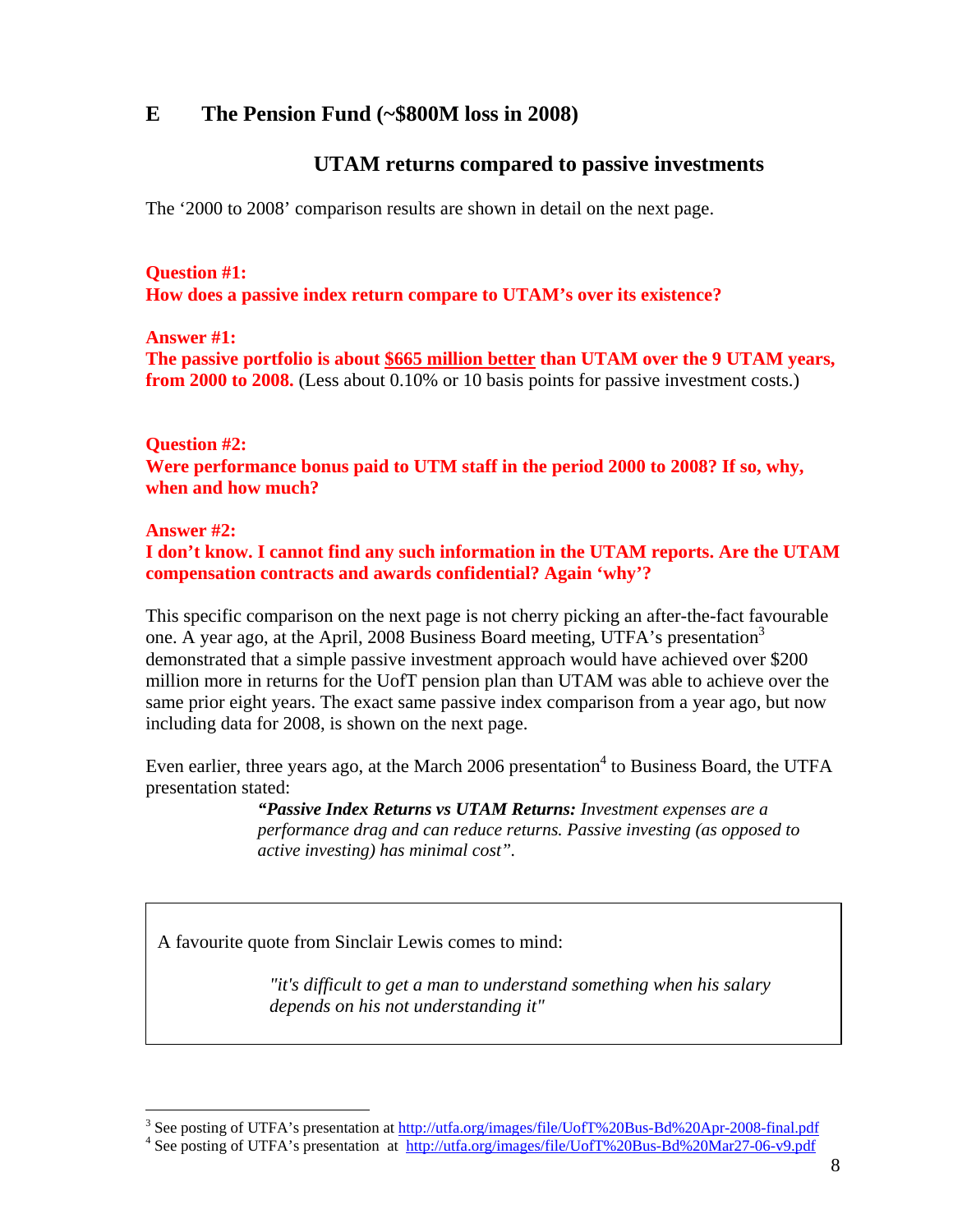# **Question: How does a passive index return compare to UTAM's?**

| Year                                                                 | <b>Pension</b><br>Assets on<br><b>Jun 30</b><br>\$ in Bil |                                                                      | Passive<br>Passive<br>All<br><b>TSX</b><br>Canadian<br>Composite<br><b>Bonds</b> |                                                                                      | <b>Passive Mix</b><br>50% All-C-Bonds<br><b>50% TSX</b>                            | <b>Passive</b><br><b>Pension</b><br><b>Gain or Loss</b><br>in \$ Mil |                                                                             |
|----------------------------------------------------------------------|-----------------------------------------------------------|----------------------------------------------------------------------|----------------------------------------------------------------------------------|--------------------------------------------------------------------------------------|------------------------------------------------------------------------------------|----------------------------------------------------------------------|-----------------------------------------------------------------------------|
| 2000<br>2001<br>2002<br>2003<br>2004<br>2005<br>2006<br>2007<br>2008 | \$<br>\$<br>\$<br>\$<br>\$<br>\$<br>\$<br>\$<br>\$        | 2.26<br>2.06<br>1.94<br>1.86<br>2.11<br>2.32<br>2.49<br>2.93<br>2.72 | 10.2%<br>8.1%<br>8.7%<br>6.7%<br>7.1%<br>6.5%<br>4.1%<br>3.7%<br>6.4%            | 7.4%<br>$-12.6%$<br>$-12.4%$<br>26.7%<br>14.5%<br>24.1%<br>17.3%<br>9.8%<br>$-33.0%$ | 8.8%<br>$-2.3%$<br>$-1.9%$<br>16.7%<br>10.8%<br>15.3%<br>10.7%<br>6.8%<br>$-13.3%$ | \$<br>-\$<br>-\$<br>\$<br>\$<br>\$<br>-\$                            | 198.9<br>46.4<br>35.9<br>310.6<br>227.9<br>355.0<br>266.4<br>197.8<br>361.8 |
| Compounded<br><b>St Dev</b><br>Average<br>Sum                        |                                                           |                                                                      |                                                                                  |                                                                                      | 5.3%<br>9.7%<br>5.7%                                                               | S                                                                    | 1,112.5                                                                     |

#### **Passive Index Performance**

| Year                                                                 |                                                    | Pension<br><b>Active</b><br><b>UTAM</b><br>Assets on III<br>Year<br><b>UTAM</b><br><b>Pension</b><br><b>Jun 30</b><br><b>Gain or Loss</b><br>returns<br>\$ in Bil<br>in \$ Mil |                                                                                     |                         | Pension<br>Assets on<br><b>Jun 30</b><br>\$ in Bil                           | <b>Passive</b><br>\$ less<br><b>UTAM</b><br>in \$ Mil |                                                                      |                                                    |                                                                                                                                |                                       |                                                                       |
|----------------------------------------------------------------------|----------------------------------------------------|--------------------------------------------------------------------------------------------------------------------------------------------------------------------------------|-------------------------------------------------------------------------------------|-------------------------|------------------------------------------------------------------------------|-------------------------------------------------------|----------------------------------------------------------------------|----------------------------------------------------|--------------------------------------------------------------------------------------------------------------------------------|---------------------------------------|-----------------------------------------------------------------------|
| 2000<br>2001<br>2002<br>2003<br>2004<br>2005<br>2006<br>2007<br>2008 | \$<br>\$<br>\$<br>\$<br>\$<br>\$<br>\$<br>\$<br>\$ | 2.26<br>2.06<br>1.94<br>1.86<br>2.11<br>2.32<br>2.49<br>2.93<br>2.72                                                                                                           | 5.2%<br>$-1.5%$<br>$-7.0\%$<br>15.9%<br>11.4%<br>12.3%<br>12.1%<br>6.0%<br>$-29.5%$ | \$<br>-\$<br>-\$<br>-\$ | 117.3<br>30.5<br>135.0<br>295.7<br>240.5<br>285.4<br>301.3<br>175.2<br>802.4 |                                                       | 2000<br>2001<br>2002<br>2003<br>2004<br>2005<br>2006<br>2007<br>2008 | \$<br>\$<br>\$<br>\$<br>\$<br>\$<br>\$<br>\$<br>\$ | $2.26$ $\parallel$ \$<br>2.06<br>1.94<br>$1.86$ $\frac{5}{5}$<br>2.11<br>2.32<br>$2.49$ $-$ \$<br>$2.93$ $\frac{8}{5}$<br>2.72 | II-S<br>II S<br>II-S<br>II S<br>III S | 81.6<br>15.9<br>99.1<br>14.9<br>12.7<br>69.6<br>34.9<br>22.6<br>440.6 |
| Compounded<br><b>St Dev</b><br>Average                               |                                                    |                                                                                                                                                                                | 1.8%<br>14.1%<br>2.8%                                                               |                         |                                                                              |                                                       | Sum                                                                  |                                                    |                                                                                                                                | \$                                    | 665.0                                                                 |
| Sum                                                                  |                                                    |                                                                                                                                                                                |                                                                                     | \$                      | 447.5                                                                        |                                                       |                                                                      |                                                    |                                                                                                                                |                                       |                                                                       |

# **UTAM's Performance Difference Pension Active UTAM Pension Passive Jun 30 returns Gain or Loss Jun 30 UTAM \$ in Bil in \$ Mil \$ in Bil in \$ Mil**

## **Answer:**

**The passive portfolio is about \$665 Million better than UTAM, over the 9 UTAM years, from 2000 to 2008. Less about a 0.10% MER for the passive costs."**